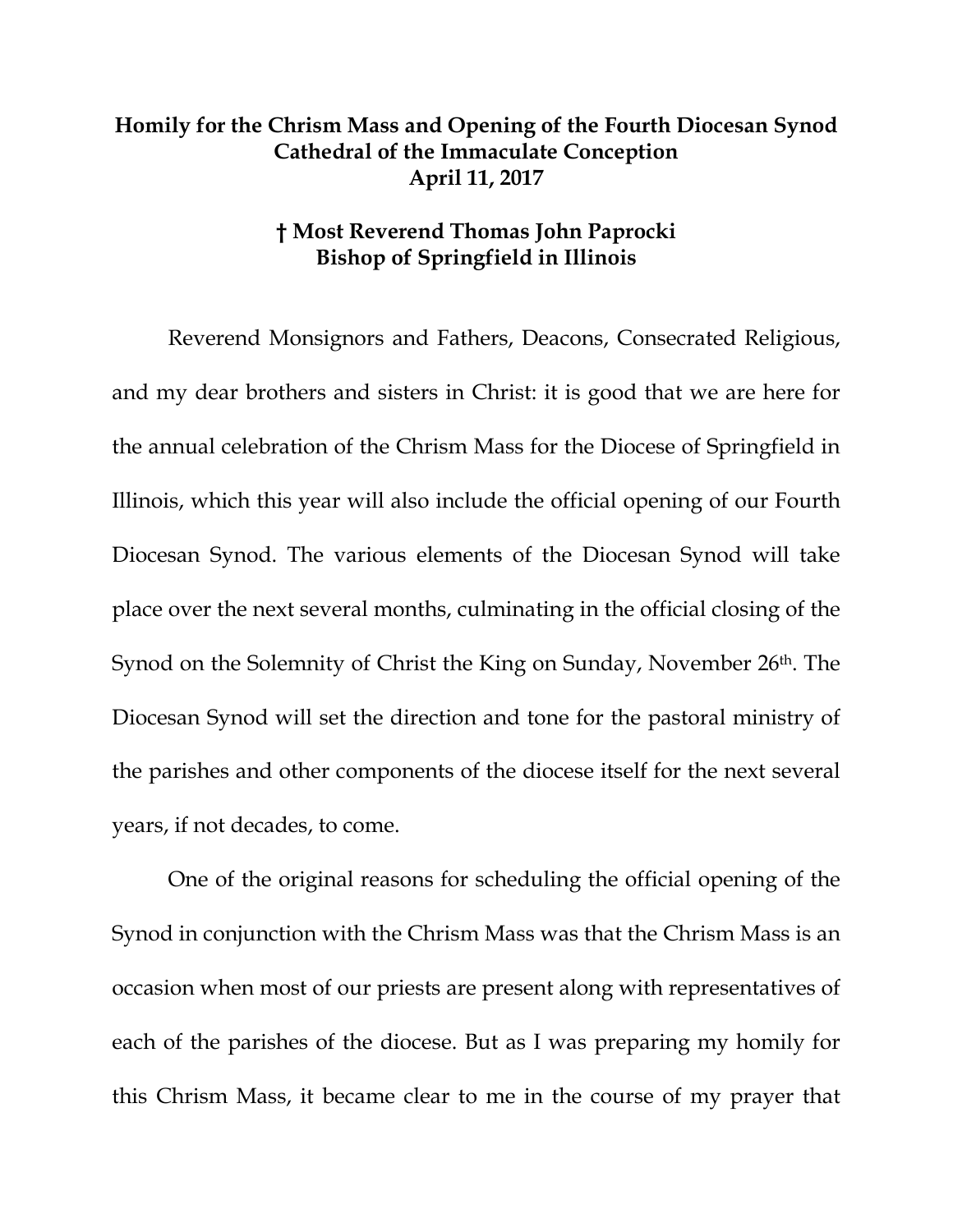there is an important spiritual connection between the Chrism Mass and the theme of our Synod being focused on promoting discipleship and stewardship. If we consider the symbolism of the oils that are blessed and consecrated at the Chrism Mass, we can gain a greater appreciation for their relationship to the discipleship and stewardship way of life.

At the Chrism Mass in the cathedral of every diocese around the world during Holy Week, the diocesan bishop blesses or consecrates three kinds of oils: the Oil of the Sick, used in the Sacrament of the Anointing of the Sick; the Oil of Catechumens, used to anoint those preparing to be baptized; and the Sacred Chrism, used to consecrate altars and church buildings and to consecrate people in the Sacraments of Baptism, Confirmation and Holy Orders.

The symbolism of oil is not as apparent in our modern context in Western culture as it used to be in the past, so some words of explanation may be helpful.[1](#page-2-0) In the countries of the Orient and in southern Europe, olive oil has always been a staple of daily life, much more than with Americans. It enters into the preparation of food; it is used as a remedy, internally and externally; in past centuries it was the chief means of furnishing light, being burned in lamps; it was employed in ancient times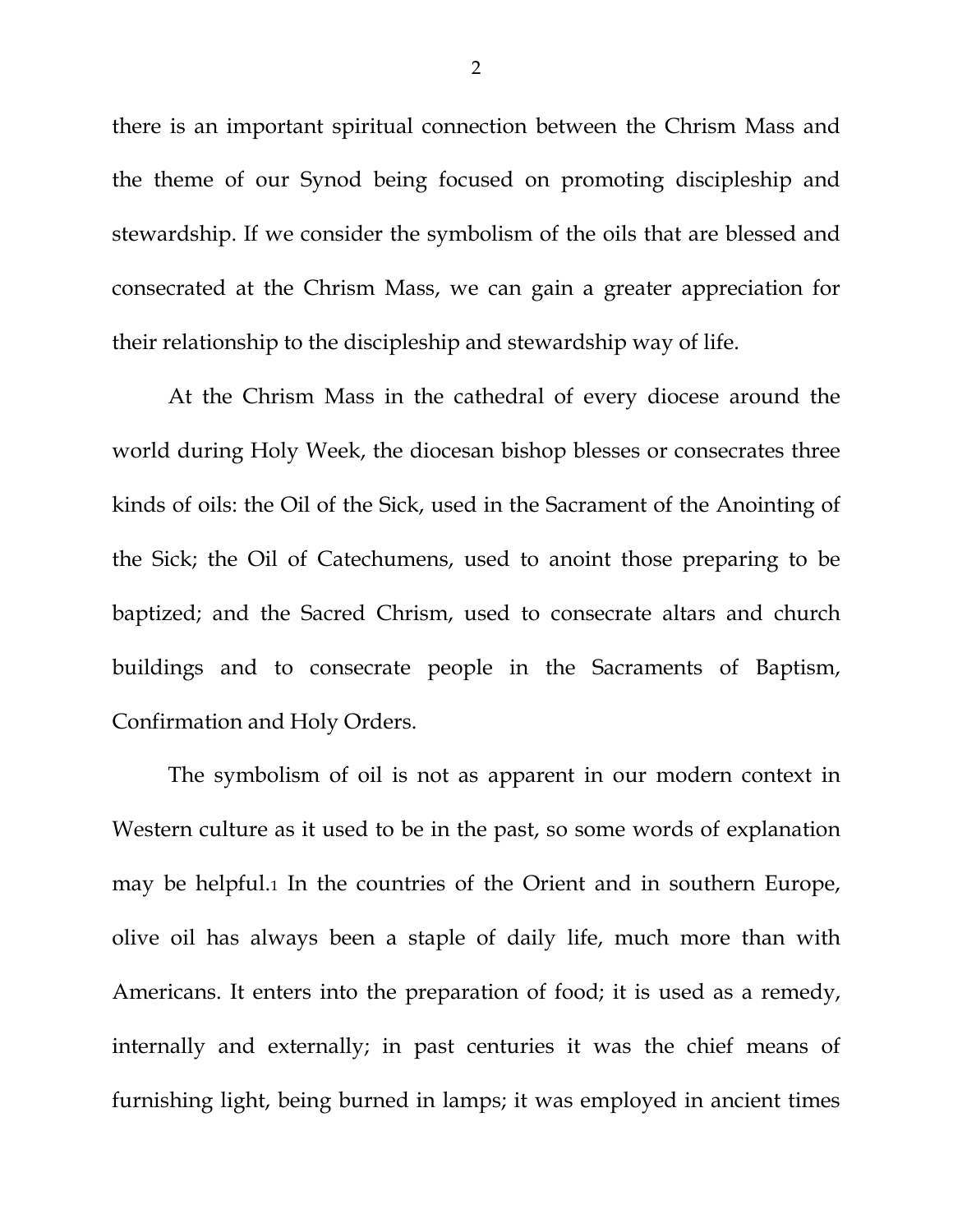by the athletes of the Olympic games, to give flexibility to their muscles. Hence we see the various symbolic meanings employed by the Church when she uses it to give us spiritual nourishment, to cure our spiritual ailments, to spread the light of grace in our souls, and to render us strong and active in the never-ending conflict with the Spirit of Evil. The use of oil to express the imparting of spiritual strength is so appropriate that the Church employs it not only for the anointing of people, but also for altars and church buildings which are to be used to assist in the sanctification of the people of God.

The oils blessed or consecrated at the Chrism Mass—the Oil of Catechumens, the Oil of the Sick, and the Sacred Chrism—are each made from oil extracted from olives, but the Sacred Chrism is distinguished from the others by having perfumed balm or sweetly-scented balsam mixed with it.

<span id="page-2-0"></span>Catechumens are those who are preparing to be baptized. They are anointed with the Oil of Catechumens to strengthen them against temptation, since catechumens are considered to some extent to be under the power of the Evil One until they have been united to Christ's mystical body, the Church, by Baptism. The anointing with oil symbolizes their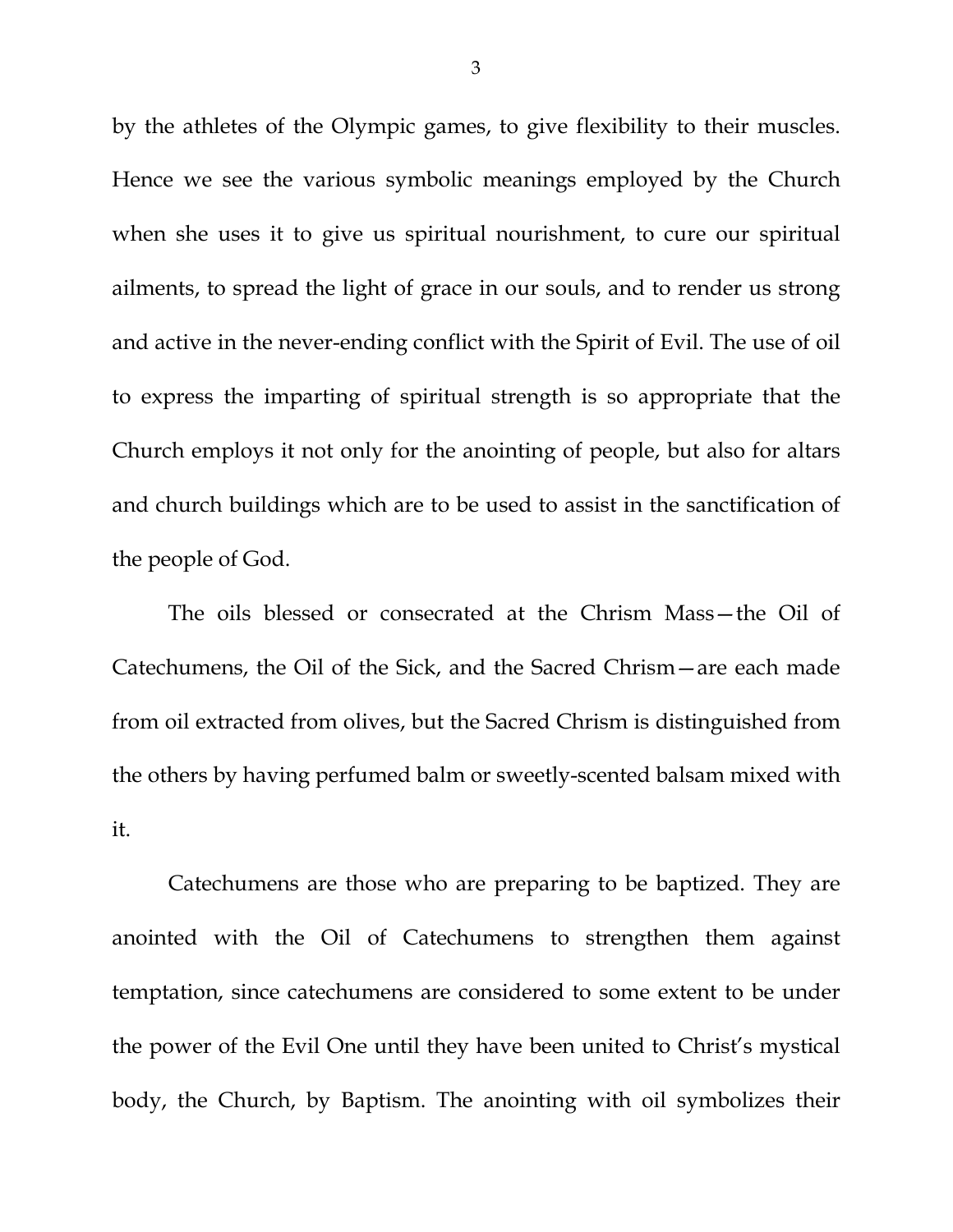need for God's help and strength so that, undeterred by the bonds of the past and overcoming the opposition of the devil, they will forthrightly take the step of professing their faith and will hold fast to it unfailingly throughout their lives.

Similarly, the Oil of the Sick is used in the Sacrament of the Anointing of the Sick to strengthen them against discouragement or despair in the face of illness and to seek divine healing of their infirmities of body, mind and soul. We know a healing always takes place through this sacrament  $-$  even if not physically  $-$  as the sick grow in greater union with Christ and are helped to unite their sufferings to the Cross for the good of the whole Church.

The Sacred Chrism, a scented ointment, takes its name from the mixing of fragrant material with the oil. As the consecrated oil signifies the fullness of grace, so the perfumed balsam expresses freedom from corruption and the sweet scent of virtue. Anointing with the Sacred Chrism designates the person or object so anointed as being consecrated, that is, set apart for divine purposes. Thus, the surface of a new altar and the walls of a new church building are anointed by the bishop to show that they are to be used exclusively for divine worship. The bishop anoints the palms of the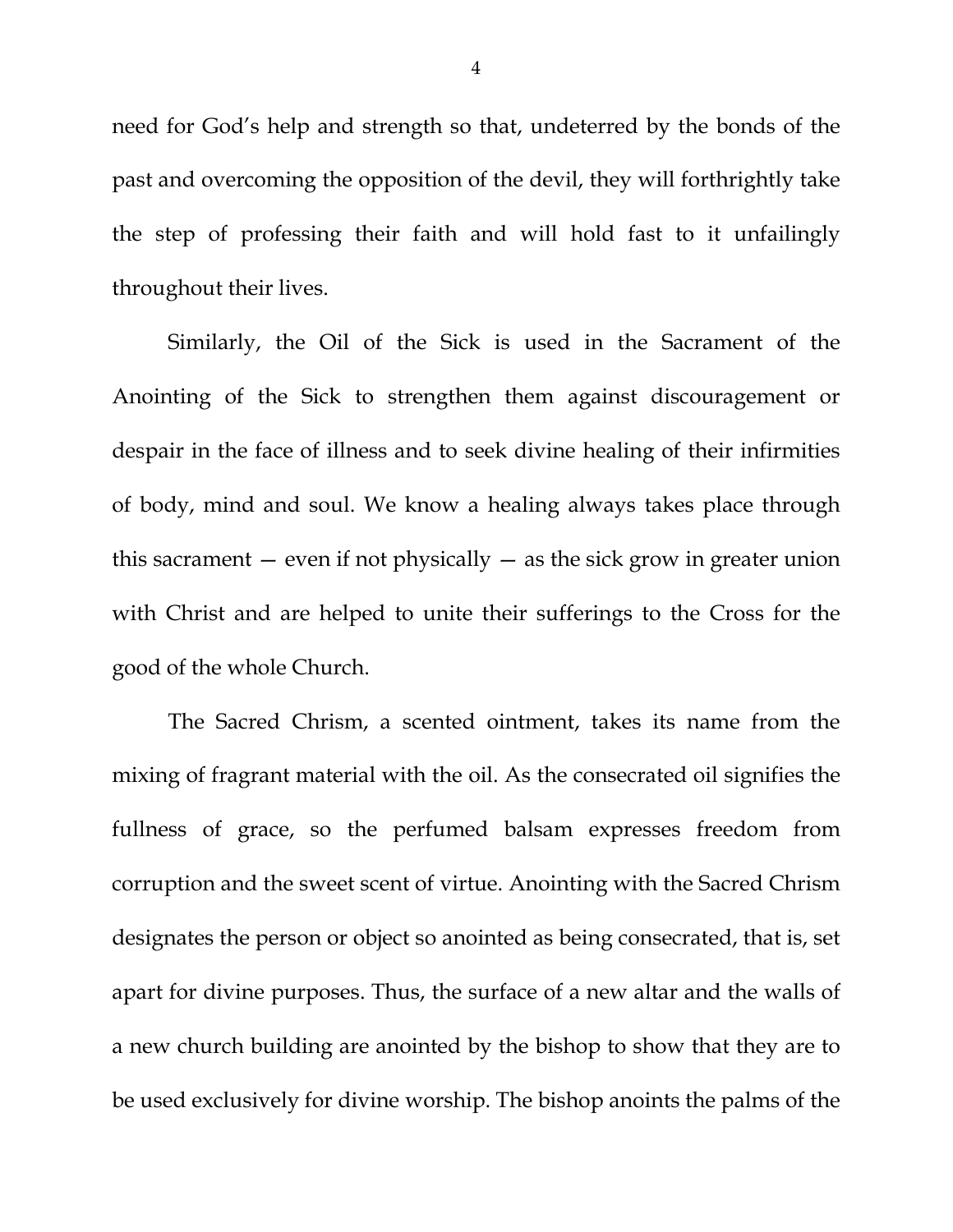hands of a newly-ordained priest with the Sacred Chrism to show that he is consecrated to God to celebrate the Sacraments, especially the Eucharist, by which the bread and wine are consecrated by the priest to become the Body and Blood of Christ. The Sacred Chrism is poured on the head of a newlyordained bishop to show the outpouring of the Holy Spirit in abundance, such that the bishop is called to share that Holy Spirit with the flock that he is called to tend. Those who are baptized and confirmed are anointed with the Sacred Chrism to symbolize their reception of the Holy Spirit, setting them apart as God's adopted sons and daughters.

All of these anointings are pertinent to the themes of discipleship and stewardship that we will be discussing during our Diocesan Synod, as we will be praying for God to strengthen us with His Holy Spirit to become more dedicated disciples of our Risen Lord and more steadfast stewards of His creation.

In order to build a vibrant community of intentional and dedicated missionary disciples of the Risen Lord and steadfast stewards of God's creation who seek to become saints, I plan to ask the Fourth Diocesan Synod of the Diocese of Springfield in Illinois to discuss how the community of Catholic faithful in this diocese can be committed to the

5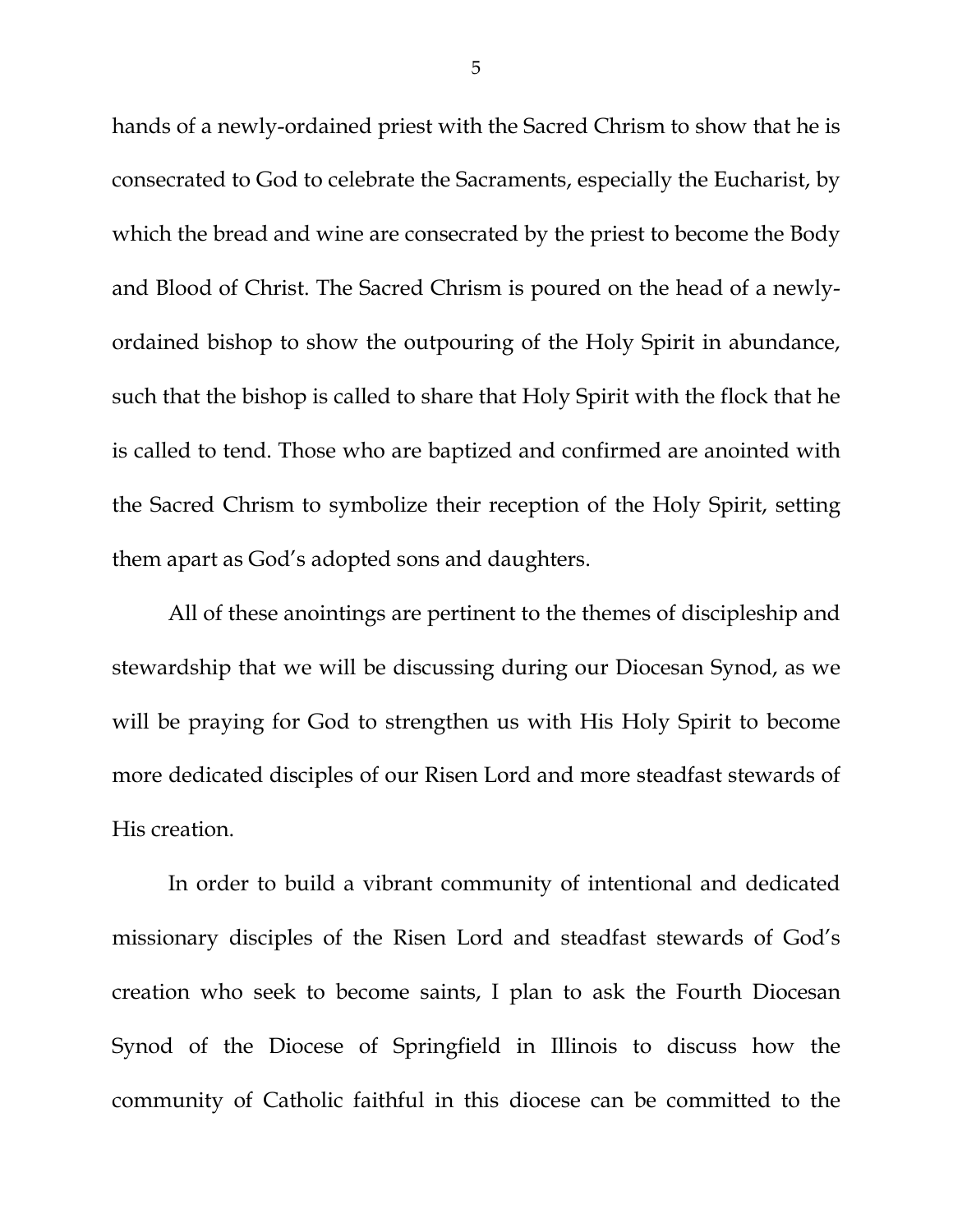discipleship and stewardship way of life as commanded by Christ Our Savior and as revealed by Sacred Scripture and Tradition.

At this point we are still receiving and evaluating feedback that will be used to form proposed declarations to be discussed at the first synod session on May 20th. These proposed declarations will articulate specific steps to be taken as the concrete means to put into practice the discipleship and stewardship way of life. The deanery listening session conducted by video conference on April 2nd gave invaluable feedback. The survey given to open the preliminary phase of the synod asked some very pointed questions about our relationship with Jesus Christ and the feedback shows that we have a desire to be better disciples. One very prominent point of the feedback has been a strong desire for better formation in discipleship through Bible study and learning how to live as Catholic Christians committed to Christ. This feedback will be very helpful in forming proposed declarations for discussion in our synod sessions.

All of the pastors and parochial administrators in consultation with their parish pastoral councils of every parish in our diocese have designated an official parish delegate who will serve as a voting member of the Diocesan Synod. Representatives of the priests, deacons and